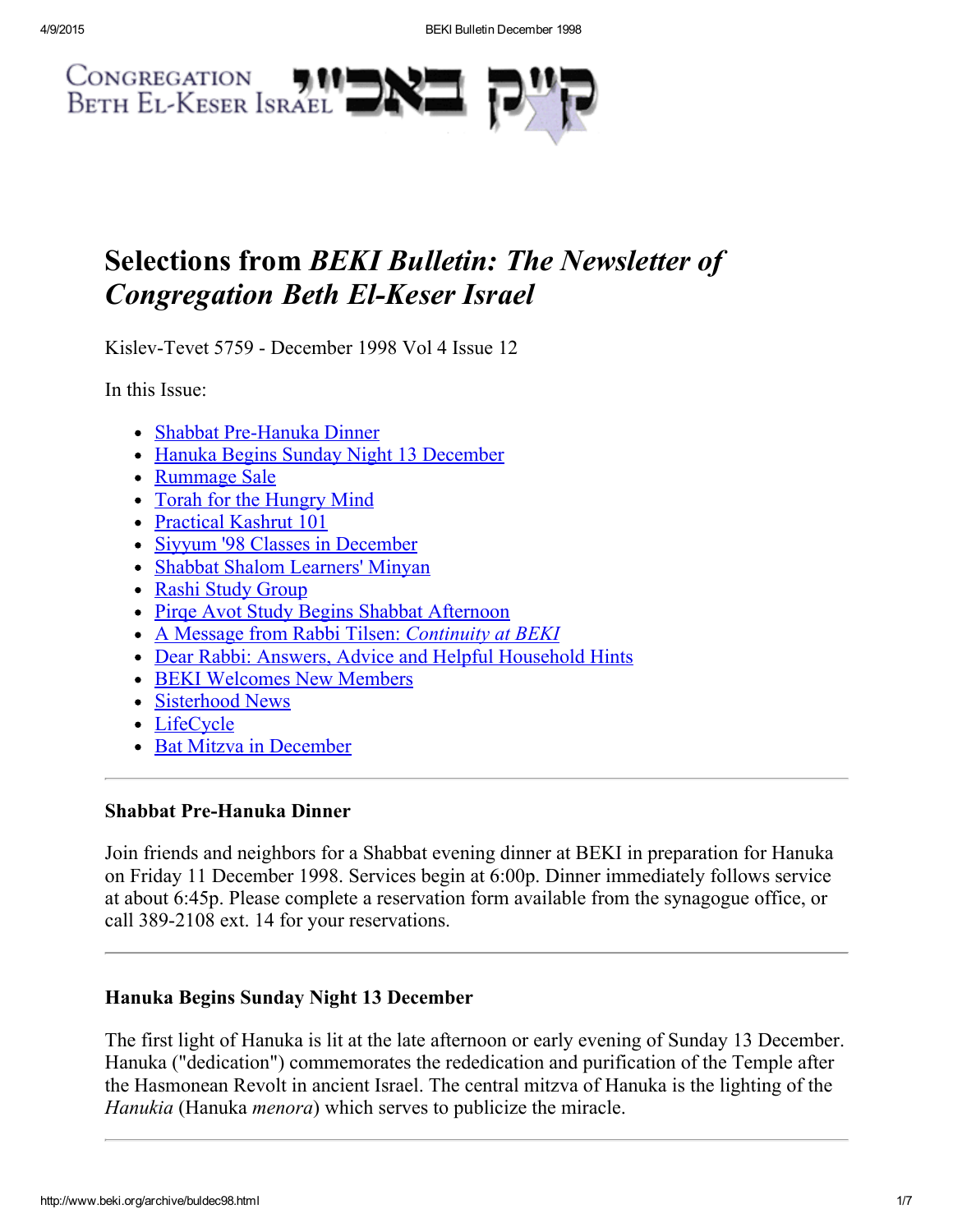#### <span id="page-1-1"></span>Rummage Sale

The BEKI Rummage Sale will be held on Sunday 6 December from 9:00a to 3:00p and on Monday 7 December from 9:00a to 1:00p. Find quality new and used clothing, household items, and unusual pieces. The Sale is held in the Social Hall on the Lower Level.

#### <span id="page-1-4"></span>Torah for the Hungry Mind

#### <span id="page-1-0"></span>Practical Kashrut 101

The fourth and final meeting of Practical Kashrut 101 on the basic principles of kashrut, the Jewish dietary laws of keeping kosher, will be on Sunday morning 6 December from 9:30a to 10:45a in BEKI's Rosenkrantz Library with Rabbi Tilsen. For more information call 389-2108 ext. 14.

#### <span id="page-1-5"></span>Siyyum '98 Classes in December

All who are interested are invited to the meetings of **Siyyum** '98, a group of adults who are approaching the conclusion of their 36-classroom-hour program of study. Meetings on various aspects of Liturgy will be held on Sunday 6 December from 11:00a to noon; Shabbat 12 December from 4:00p to 5:30p (on "The Motse'ei Shabbat Maariv Service"); and Sunday 13 December from 9:00a to 11:00a (practicum on "The Weekday Morning Service").

#### <span id="page-1-6"></span>Shabbat Shalom Learners' Minyan

The "Shabbat Shalom Learners' Minyan," which meets every other Saturday morning at 10:45a in BEKI's Rosenkrantz Library, is an ideal setting for veteran and novice shul-goers alike to become more comfortable and expert in the Shaharit (morning) and Torah services in a supportive setting. Led by Steven Fraade and Rabbi Alan Lovins, the Shabbat Shalom Learners' Minyan has helped many feel a deeper sense of awe born of greater understanding while increasing the level of comfort through nurturing step-by-step practice in a nonthreatening multi-generational setting. The SSLM meets on 5 and 19 December.

#### <span id="page-1-2"></span>Rashi Study Group

Each Monday morning from 7:45a to 8:30a a small group of adults meets in the Rabbi's Study to read Rashi's commentary to the Torah. It is possible to join the study for a single meeting or to begin at any time. Knowledge of Hebrew is not necessary. For more information, don't call; just come once and find out what it is about.

<span id="page-1-3"></span>Pirqe Avot Study Begins Shabbat Afternoons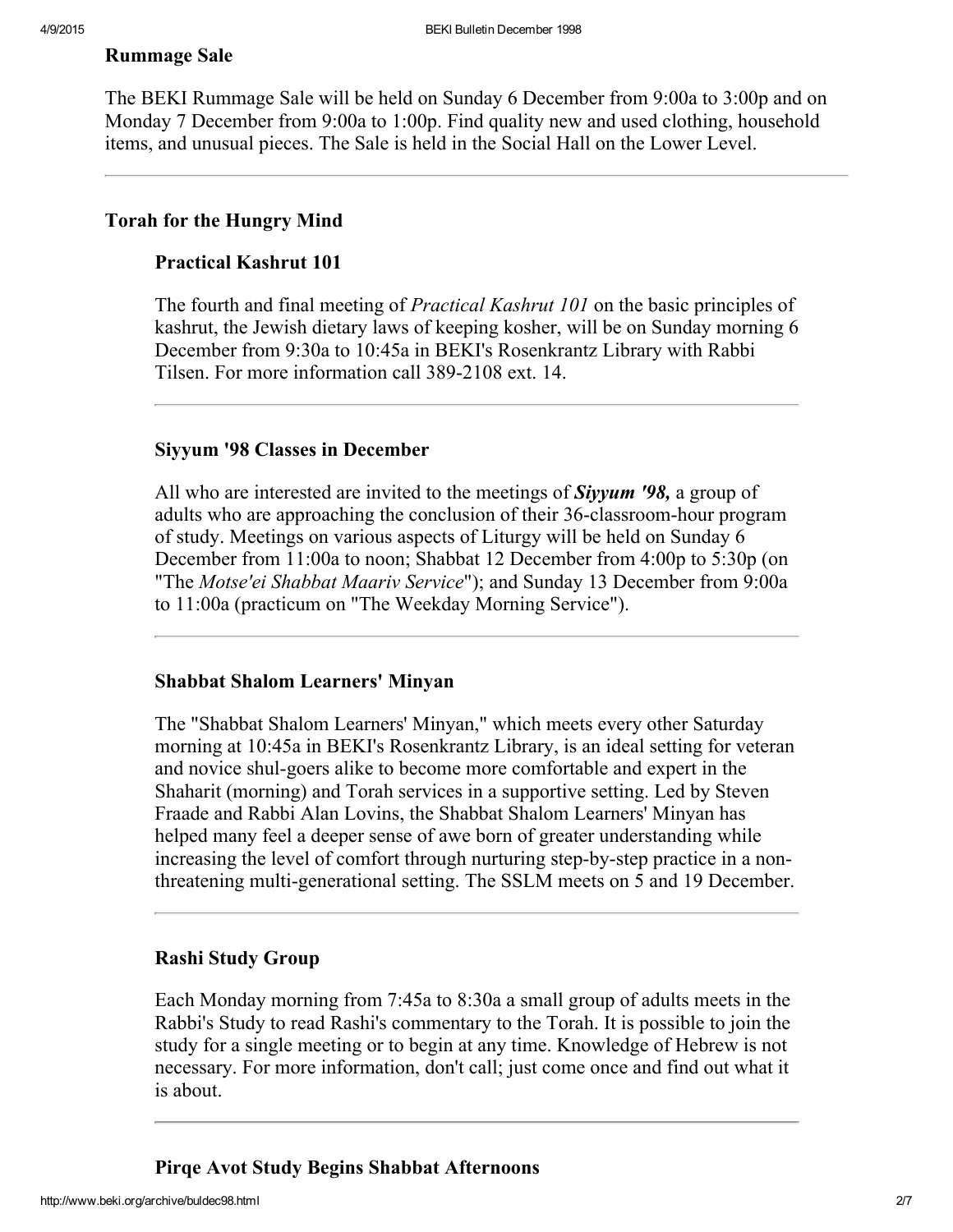4/9/2015 BEKI Bulletin December 1998

Join us every Shabbat afternoon following Minha afternoon service during fall and winter for a twenty-minute Pirqe Avot Study session. Study and discuss this early collection of wise sayings of our sages, also known as "Mishna Avot" or as "Avot." "Pirqe" means chapters or quotations; "avot" means "of the ancestors." Avot was edited in the second century of the common era by Rabbi Yehuda HaNasi and contains material from that period as well as from several centuries earlier. As Hillel says, "Do not say, 'When I have leisure, I will study,' for you may never have leisure" (Avot, 2:5). That's the same Hillel who says, "If not now, when?" (Avot, 1:14).

### Kol Nidre Appeal Results

BEKI members and friends pledged over \$23,000 to the synagogue at the Kol Nidre appeal in October. These funds are directed to the synagogue's operating budget. Because dues provide only 40% of the synagogue's annual income, BEKI must rely on the generous voluntary donations of its members and friends in order to fund the day-to-day operation of the synagogue.

In addition, the special "youth appeal" raised over \$3,000. These funds will be directed to fund programs for BEKI's very successful **[Kadima](http://www.beki.org/archive/youth.html#kadmiausy) & USY** members.

The Board of Directors wishes to thank everyone for their generous contributions. If you did not have the opportunity to make a pledge and would like to do so, or would like to learn about other ways to support the synagogue, please contact Vice President Stephen Pincus at 397-8816 (h) or 787-3513 (w).

## <span id="page-2-0"></span>A Message from Rabbi Tilsen

### Continuity at BEKI

Susan Wall and Steven M. Cohen published an analysis of Congregation Beth El-Keser Israel in May 1992. They reported that a significant number of members cited a "lack of continuity" as a major deficiency of the Congregation, stemming from the fact that the synagogue has only "one paid professional -- the rabbi -- who usually stays only for a few years." The one exception they noted was Mr. Louis Friedman, of blessed memory, who had served as *Shamash* (Ritual Director) for over 40 years.

Just one year after Susan and Steven wrote this, Rabbi Steven Kane left to lead another congregation, and Mr. Friedman retired. When I came to the Congregation in 1993, I was the twelfth Rabbi to serve in the 36-year period to that date -- an average term of just three years.

It was not surprising to me that during my first three or four years at BEKI I often met people in the community who, upon learning that I serve at BEKI, asked, "Oh, when did Rabbi Kane leave?" What was surprising was the number of people who asked, "Oh, when did Rabbi Gertel leave?" Rabbi Gertel was Rabbi Kane's predecessor at BEKI. While smaller or unstable congregations are accustomed to a "parade of rabbis" over the years, larger or more successful congregations are used to enjoying long-term relationships. In our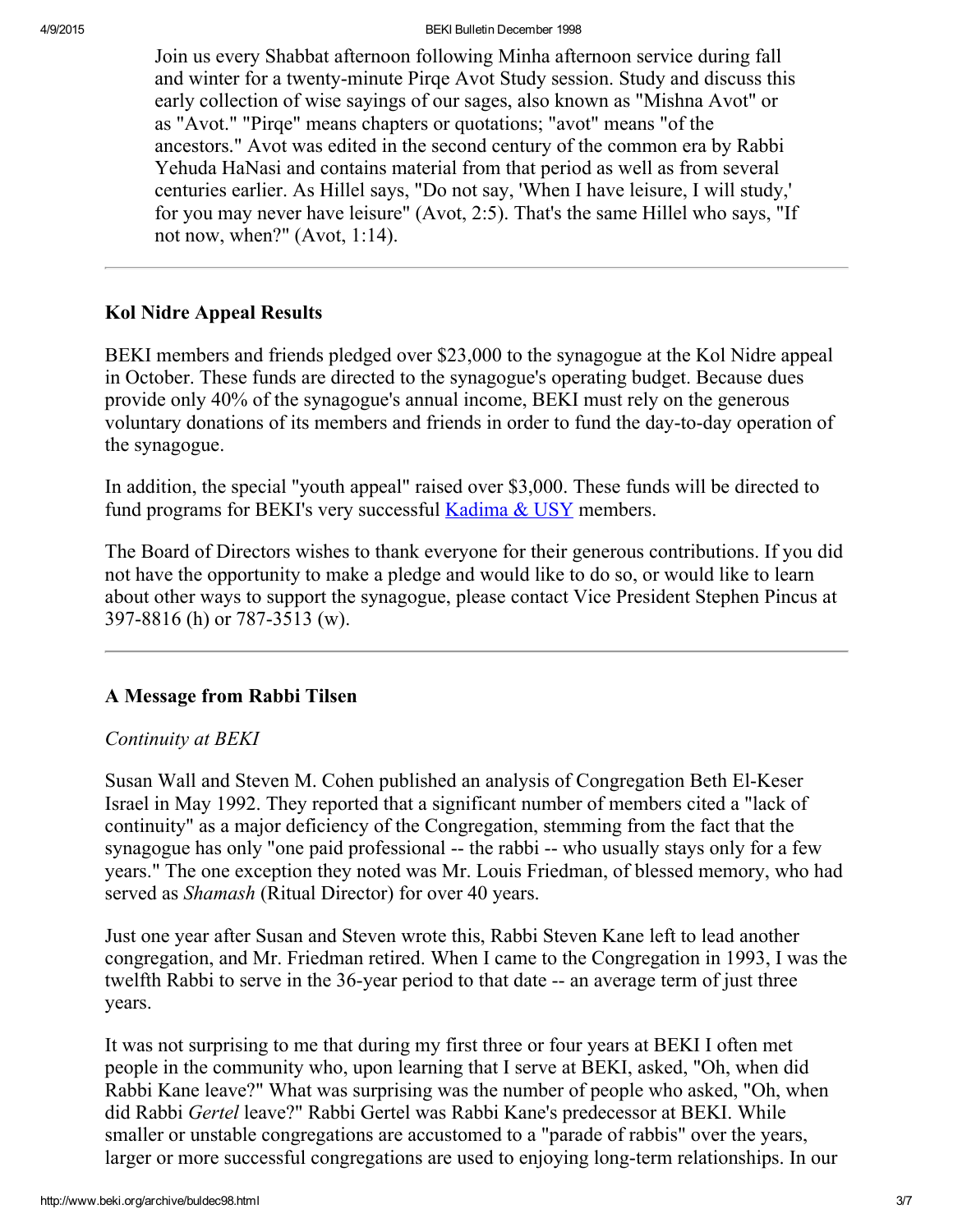#### 4/9/2015 BEKI Bulletin December 1998

area, at least six synagogues are currently enjoying a rabbinic tenure of fifteen to over forty years. Many congregants enjoy and expect the benefits of continuity and stability.

There are other sources of stability in Congregations besides the rabbi and figures such as Mr. Friedman. Myra Myers, who served as the Congregation's Administrator for over a decade until leaving her position in October, was one such source of stability. Her level of experience and commitment were invaluable to the membership. It is very important for members to feel that when they call or walk into the shul, there is someone there who knows who they are, is aware of their special needs, and is looking after them. During her years of service, Myra provided a thousand kindnesses, great and small, to members and others who turned to the Congregation for help. It is in no small part due to her dedicated and thankless efforts, that the Congregation has managed to achieve its level of success in this past decade. We owe Myra a debt of gratitude.

In the aftermath of Myra's leaving her position and the departure of Lois Feldman, who served with distinction in the office over the past many months, we are hiring and training new personnel. During this period of transition, the forbearance of the congregation is appreciated amidst any disruptions in the administrative services. One positive outcome of this process is that the leadership is reexamining the administrative and staffing needs of the synagogue with renewed appreciation for the people who run the office.

In looking to the future, the Congregation's leaders recognize the value of fostering continuity in our professional and administrative staff, and they are committed to taking the steps necessary to insure that continuity. Like in a good marriage, fostering a relationship that allows for continuity requires thoughtful and determined effort on all sides, patience, forgiveness, and a shared commitment to the very purpose of the shul itself.

### <span id="page-3-0"></span>Dear Rabbi: Answers, Advice and Helpful Household Hints

Dear Rabbi,

Why did the cantor hop during services on Rosh HaShana and Yom Kippur?

Signed, Not Jumping to Conclusions

Dear Not Jumping,

During the recitation of the Amida prayer, it is customary for the worshiper to stand with feet and legs together such that it would appear that the worshiper were standing on one leg. On the High Holy Days, the cantor bows and prostrates during the middle of the Amida. In order to bow and bend without hitting his head on the table in front of him, our Hazan (cantor) moves back a few inches, all the while keeping his legs and feet together. Hence, the "hazan's hop" (or "kefatz hashatz" in Hebrew).

Dear Rabbi,

When Hanuka is on a Friday night, which lights do we light first, the Shabbat or the Hanuka?

Signed, Light Right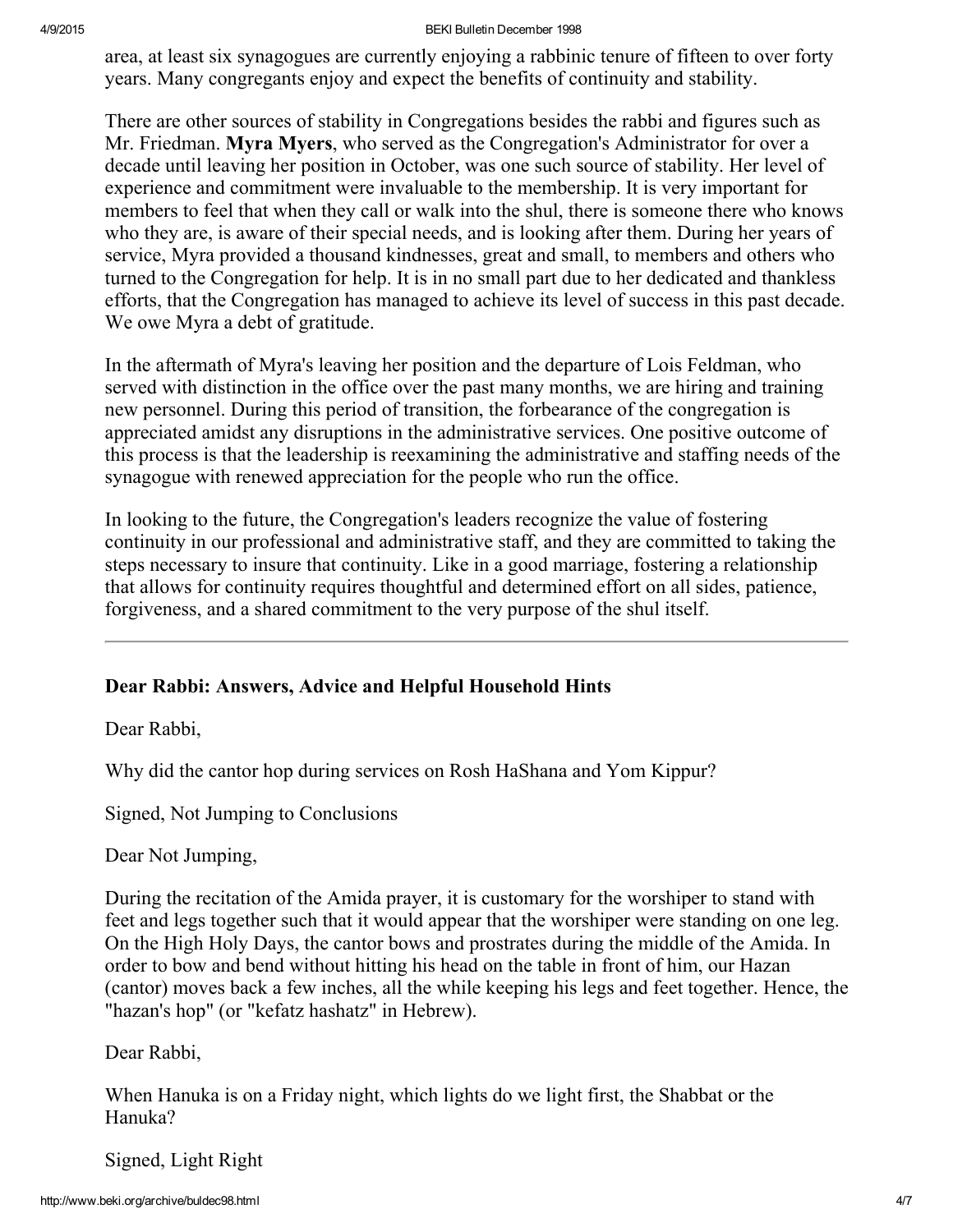Dear Light Right,

Light the Hanuka candles first, then the Shabbat candles. Once Shabbat candles are lighted and the blessing recited, one should not kindle any lights until after the conclusion of Shabbat.

Dear Rabbi,

I thought all the candles on a Hanuka Menora have to be the same height. But in the BEKI giftshop there is a Menora and the candles are not all at the same height. What gives?

Signed, Level Headed

Dear Flat Head,

Candles burn at different rates, so they will never be at exactly the same height. There are two rules for a Hanukia (Hanuka Menora). First, the lights need to be in a straight line, in at least one vertical plane, so that they can be distinguished from each other. This precludes a round Hanukia, but you don't have to use a micron ruler to make sure your candles line up. The point is that the flames should be distinguishable from each other at the normal viewing angle. Second, the shamash must also be separate and distinguishable, and preferably higher than the others, because that is the one we use for seeing in the dark. We are not permitted to use the light of the Hanukia for any purpose other than celebrating the miracle of Hanuka, so one candle, the shamash ("utility"), is added so that we have one burning that we can use for other purposes, such as seeing in a dark room or re-igniting the Hanuka candles themselves. If your *shamash* is not high enough, use a longer candle.

### <span id="page-4-0"></span>BEKI Welcomes New & Returning Members

We welcomes new  $\&$  returning members, and their families, who have joined the Congregation since July 1998.

- Alan & Sally Abramovitz, Edward & Anne
- Jacob & Rosalyn Ben-Chitrit, Ariel & Daniel
- David & Sharon Bender, Max & Nina
- Beth Brumberger
- Eugene Burger & Alida Engel
- Joel & Cathy Cohen, Rebecca, Danielle, Allison & Joshua
- Roger Colten & Sarah Berry, Talia & Shira
- Drs. Lloyd & Kai Yang Friedman, David & Jonathan
- David & Joanne Goldblum, Jesse, Mollie & Sherman
- Steven Gordon & Deborah Wittes, Daniel & Aaron
- Jon Gottlieb & Elizabeth Youngerman, Annie
- Bennett Kottler
- Marvin & Helaine Lender
- Andy Bedford & Becca Levy, Talya and Shira
- Sharon & Bennett Lovett-Graff, Shoshana
- Judith Prober
- Margo Roten
- Abraham & Stephanie Shteirman, Marcel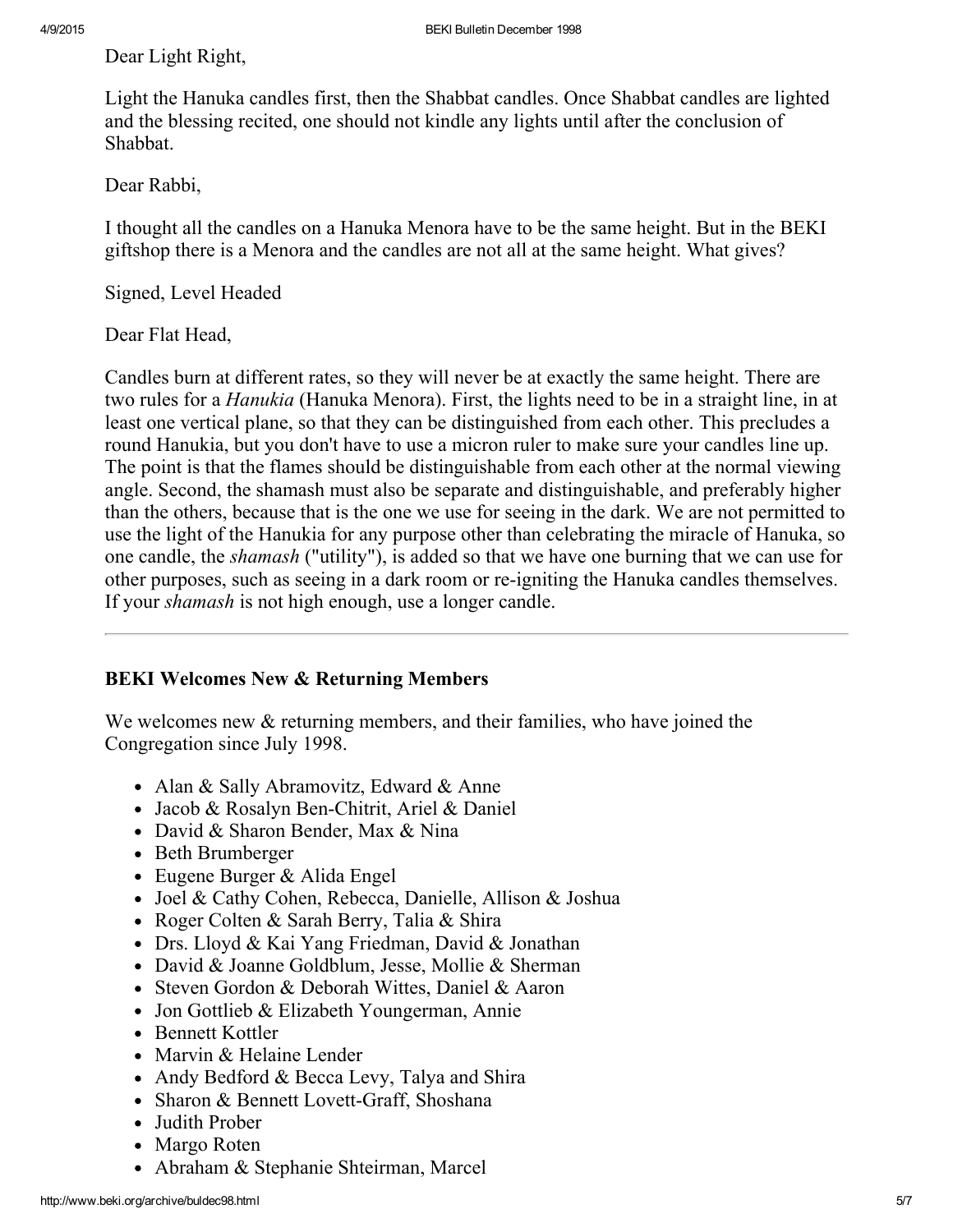- Jonathan and Yoko Silk, Benjamin
- David & Cindy Smernoff, Nathan
- Clifford Tieger
- Dr. Julian Timoner
- Stanton & Marjorie Wiener, Matthew & Jason

#### <span id="page-5-2"></span>Sisterhood News

[Sisterhood](http://www.beki.org/archive/sisterhood.html) is preparing for its Hanuka meeting on Monday 14 December, 7:45p. President Adele Tyson is looking forward to a good turnout. There will be entertainment and refreshments. Come and enjoy!

Following the meeting, the Sisterhood [Giftshop](http://www.beki.org/archive/sisterhood.html#giftshop) will be open. This will be an opportune time to choose some gifts. Adele and Harriet have stocked the shop with some beautiful and practical items for men, women and children. Come in, browse and buy.

### <span id="page-5-1"></span>LifeCycle

HaMaqom Yinahem Etkhem:

We Mourn the Passing of Abraham Yackerson, brother of Jack Yackerson; Irving Etkind, brother of Herbert Etkind.

May God Comfort All Who Mourn

Mazal Tov to Richard & Marcia Witten, and to Wilbur Witten, on their grandson and greatgrandson's celebration of becoming a bar mitzva

Alan & Joan Gelbert, and to Jack & Mollie Nuht, on the marriage of their son and grandson in November

George G. Posener on his milestone birthday

Irving Weinstein on his milestone birthday

Robert Leikind and Ellen Jawitz on their qiddushin (Jewish marriage) under a huppa at **BEKI** 

### <span id="page-5-0"></span>Bat Mitzva in December

Danielle Rothman, daughter of Dr. Stephen & Sherry Rothman, will be called to the Torah and will lead services as a *bat mitzva* on Shabbat Rosh Hodesh Hanuka morning 19 December during the 9:15a service. Because Shabbat, Rosh Hodesh (new month), and